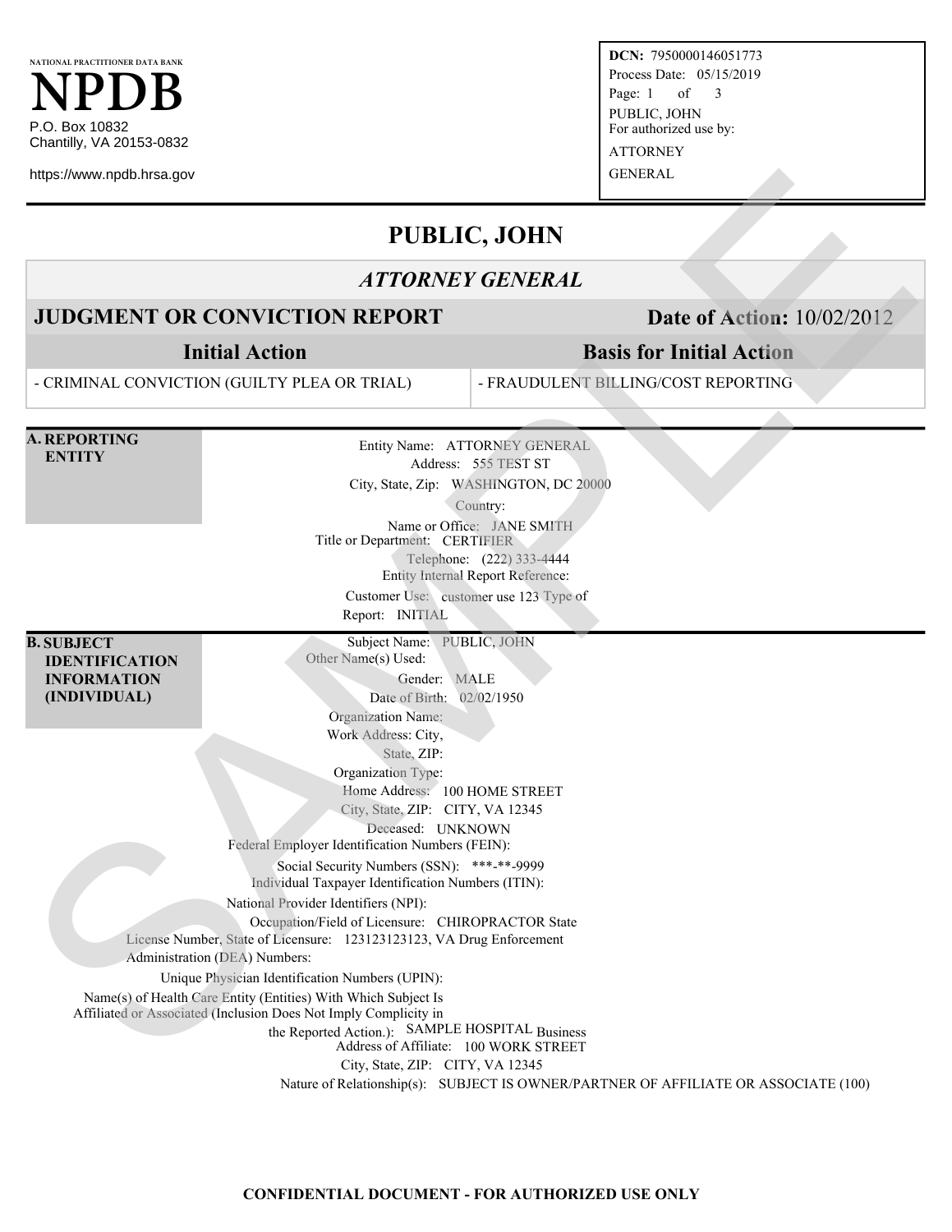| NATIONAL PRACTITIONER DATA BANK<br><b>NPDB</b><br>P.O. Box 10832<br>Chantilly, VA 20153-0832                                                                                                                                                                                                                                                                                                                                                                                                                                                                                                                                                                             |                                                                                                                                                                                                                                                                                                                                                                                                                                                                                                                                                                                                                                                                                                                                                                                                                                                                                                                                                                                                             | DCN: 7950000146051773<br>Process Date: 05/15/2019<br>Page: 2<br>of<br>3<br>PUBLIC, JOHN<br>For authorized use by:<br><b>ATTORNEY</b> |                                              |                                        |  |
|--------------------------------------------------------------------------------------------------------------------------------------------------------------------------------------------------------------------------------------------------------------------------------------------------------------------------------------------------------------------------------------------------------------------------------------------------------------------------------------------------------------------------------------------------------------------------------------------------------------------------------------------------------------------------|-------------------------------------------------------------------------------------------------------------------------------------------------------------------------------------------------------------------------------------------------------------------------------------------------------------------------------------------------------------------------------------------------------------------------------------------------------------------------------------------------------------------------------------------------------------------------------------------------------------------------------------------------------------------------------------------------------------------------------------------------------------------------------------------------------------------------------------------------------------------------------------------------------------------------------------------------------------------------------------------------------------|--------------------------------------------------------------------------------------------------------------------------------------|----------------------------------------------|----------------------------------------|--|
| https://www.npdb.hrsa.gov                                                                                                                                                                                                                                                                                                                                                                                                                                                                                                                                                                                                                                                |                                                                                                                                                                                                                                                                                                                                                                                                                                                                                                                                                                                                                                                                                                                                                                                                                                                                                                                                                                                                             |                                                                                                                                      | <b>GENERAL</b>                               |                                        |  |
| Venue (Court): COURT<br><b>C. INFORMATION</b><br>Jurisdiction: FEDERAL COURT<br><b>REPORTED</b><br>City, State of Court: CITY, WA<br>Docket/Court File Number: 213213213213213<br>Prosecuting Agency or Civil Plaintiff: AGENCY<br>Case Number Used by Prosecuting Agency: 123<br>Type of Action: CRIMINAL CONVICTION (GUILTY PLEA OR TRIAL) (10)<br>Investigating Agency(Agencies):<br>Case Number(s) Used by Investigating Agency(Agencies):<br>Statutory Offense(s) and Count(s): $99(9)$<br>Act or Omission Code(s): FRAUDULENT BILLING/COST REPORTING (200)<br>Narrative Description of Act(s) or Omission(s): DESCRIPTION<br>Date of Judgment/Sentence: 10/02/2012 |                                                                                                                                                                                                                                                                                                                                                                                                                                                                                                                                                                                                                                                                                                                                                                                                                                                                                                                                                                                                             |                                                                                                                                      |                                              |                                        |  |
| Judgment/Sentence                                                                                                                                                                                                                                                                                                                                                                                                                                                                                                                                                                                                                                                        |                                                                                                                                                                                                                                                                                                                                                                                                                                                                                                                                                                                                                                                                                                                                                                                                                                                                                                                                                                                                             |                                                                                                                                      |                                              |                                        |  |
| <b>D. SUBJECT</b>                                                                                                                                                                                                                                                                                                                                                                                                                                                                                                                                                                                                                                                        | Amount of Restitution: \$500.00<br>Other Amount Ordered:<br>Incarceration: Years: 4 Suspended<br>Home Detention: Years: 1<br>Probation: Years: Community<br>Subject identified in Section B has appealed the reported adverse action.                                                                                                                                                                                                                                                                                                                                                                                                                                                                                                                                                                                                                                                                                                                                                                       | Sentence: Years: 4<br>Service: Hours:<br>Other: DESCRIPTION                                                                          | Months: 4<br>Months:<br>Months: 1<br>Months: | Days: 1<br>Days: 4<br>Days: 2<br>Days: |  |
| STATEMENT                                                                                                                                                                                                                                                                                                                                                                                                                                                                                                                                                                                                                                                                | If the subject identified in Section B of this report has submitted a statement, it appears in this section.                                                                                                                                                                                                                                                                                                                                                                                                                                                                                                                                                                                                                                                                                                                                                                                                                                                                                                |                                                                                                                                      |                                              |                                        |  |
| <b>E. REPORT STATUS</b>                                                                                                                                                                                                                                                                                                                                                                                                                                                                                                                                                                                                                                                  | Unless a box below is checked, the subject of this report identified in Section B has not contested this report.<br>This report has been disputed by the subject identified in Section B.<br>At the request of the subject identified in Section B, this report is being reviewed by the Secretary of the U.S.<br>Department of Health and Human Services to determine its accuracy and/or whether it complies with reporting<br>requirements. No decision has been reached.<br>At the request of the subject identified in Section B, this report was reviewed by the Secretary of the U.S.<br>Department of Health and Human Services and a decision was reached. The subject has requested that the Secretary<br>reconsider the original decision.<br>At the request of the subject identified in Section B, this report was reviewed by<br>the Secretary of the U.S. Department of Health and Human Services. The Secretary's decision<br>is shown below:<br>Date of Original Submission:<br>05/15/2019 |                                                                                                                                      |                                              |                                        |  |
|                                                                                                                                                                                                                                                                                                                                                                                                                                                                                                                                                                                                                                                                          | Date of Most Recent Change:                                                                                                                                                                                                                                                                                                                                                                                                                                                                                                                                                                                                                                                                                                                                                                                                                                                                                                                                                                                 | 05/15/2019                                                                                                                           |                                              |                                        |  |

#### **CONFIDENTIAL DOCUMENT - FOR AUTHORIZED USE ONLY**